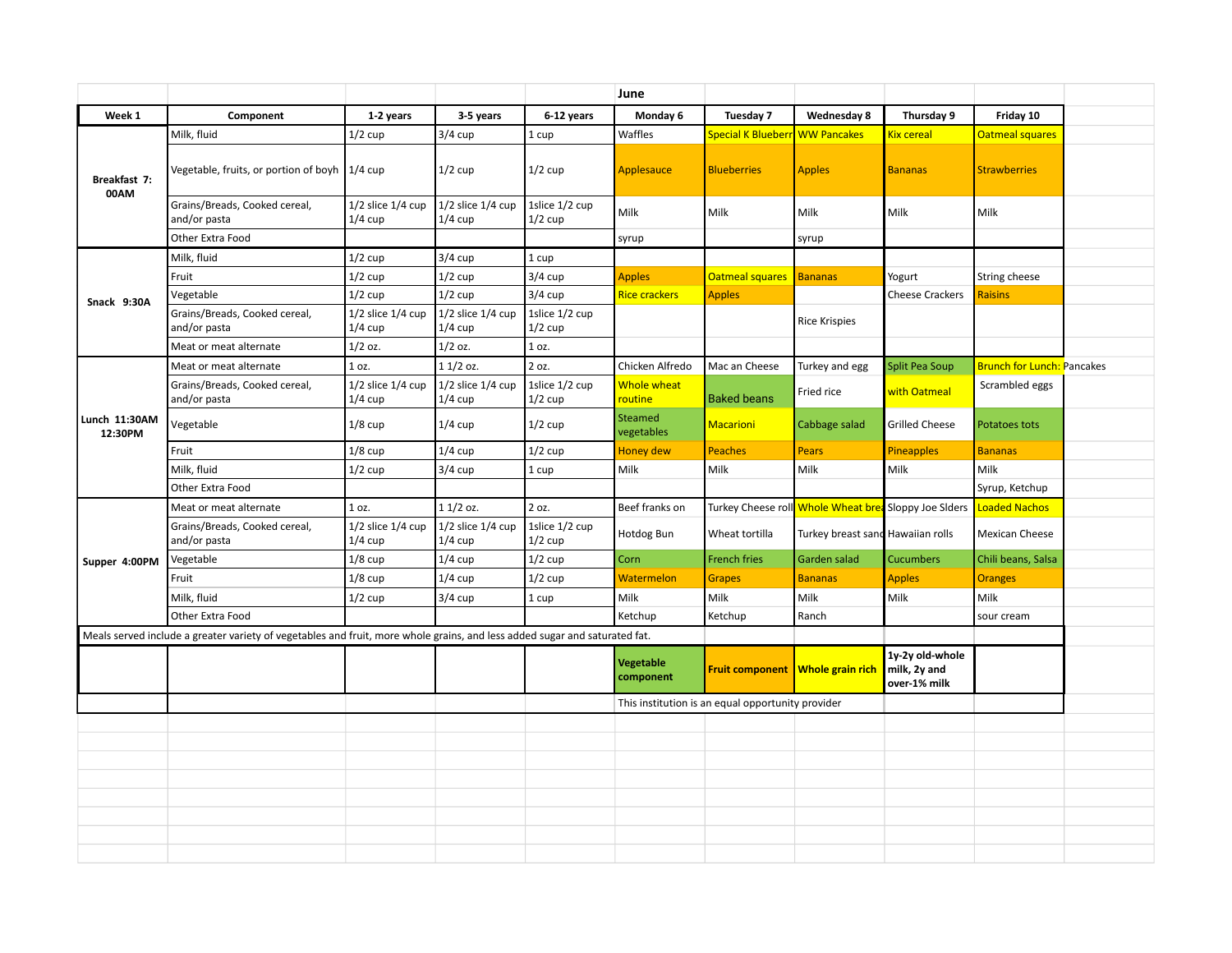|                          |                                                                                                                            |                                    |                                    |                             | June                           |                                                   |                                    |                                                 |                                       |  |
|--------------------------|----------------------------------------------------------------------------------------------------------------------------|------------------------------------|------------------------------------|-----------------------------|--------------------------------|---------------------------------------------------|------------------------------------|-------------------------------------------------|---------------------------------------|--|
| Week 2                   | Component                                                                                                                  | 1-2 years                          | 3-5 years                          | 6-12 years                  | Monday 13                      | Tuesday 14                                        | Wednesday 15                       | Thursday 16                                     | Friday 17                             |  |
|                          | Milk. fluid                                                                                                                | $1/2$ cup                          | $3/4$ cup                          | 1 cup                       | Melon                          | Bagel                                             | Waffles                            | Pancakes                                        | <b>Oranges</b>                        |  |
| Breakfast 7:<br>00AM     | Vegetable, fruits, or portion of boyh                                                                                      | $1/4$ cup                          | $1/2$ cup                          | $1/2$ cup                   | <b>Multigrain</b><br>cheerios  | <b>Strawberries</b>                               | Applesauce                         | <b>Bananas</b>                                  | <b>Frosted Mini-</b><br><b>Wheats</b> |  |
|                          | Grains/Breads, Cooked cereal,<br>and/or pasta                                                                              | $1/2$ slice $1/4$ cup<br>$1/4$ cup | $1/2$ slice $1/4$ cup<br>$1/4$ cup | 1slice 1/2 cup<br>$1/2$ cup | cereal with milk               | Milk                                              | Milk                               | Milk                                            | Milk                                  |  |
|                          | Other Extra Food                                                                                                           |                                    |                                    |                             |                                | Cream cheese                                      | Maple syrup                        | Maple syrup                                     |                                       |  |
|                          | Milk, fluid                                                                                                                | $1/2$ cup                          | $3/4$ cup                          | 1 cup                       | Club crackers                  | <b>Oranges</b>                                    | <b>Wheat Thins</b>                 | <b>Triscuit crackers</b>                        | String cheese                         |  |
|                          | Fruit                                                                                                                      | $1/2$ cup                          | $1/2$ cup                          | $3/4$ cup                   |                                |                                                   |                                    |                                                 |                                       |  |
| Snack 9:30A              | Vegetable                                                                                                                  | $1/2$ cup                          | $1/2$ cup                          | $3/4$ cup                   |                                |                                                   |                                    |                                                 |                                       |  |
|                          | Grains/Breads, Cooked cereal,<br>and/or pasta                                                                              | $1/2$ slice $1/4$ cup<br>$1/4$ cup | $1/2$ slice $1/4$ cup<br>$1/4$ cup | 1slice 1/2 cup<br>$1/2$ cup |                                | American cheese   Oatmeal Squares   Grapes        |                                    | <b>Apples</b>                                   | <b>Craisins</b>                       |  |
|                          | Meat or meat alternate                                                                                                     | $1/2$ oz.                          | $1/2$ oz.                          | 1 oz.                       |                                |                                                   |                                    |                                                 |                                       |  |
|                          | Meat or meat alternate                                                                                                     | $1$ oz.                            | $11/2$ oz.                         | 2 oz.                       | Turkey and egg                 | Chicken Noodle<br>Soup                            | Whole grain<br>penne with          | Lentil Soup                                     | Beef meatloaf                         |  |
|                          | Grains/Breads, Cooked cereal,<br>and/or pasta                                                                              | $1/2$ slice $1/4$ cup<br>$1/4$ cup | $1/2$ slice $1/4$ cup<br>$1/4$ cup | 1slice 1/2 cup<br>$1/2$ cup | Fried rice                     | <b>Wheat thins</b>                                | with Beef and                      | Whole wheat                                     | Mash potato,<br>pickles               |  |
| Lunch 11:30AM<br>12:30PM | Vegetable                                                                                                                  | $1/8$ cup                          | $1/4$ cup                          | $1/2$ cup                   | Cabbage salad                  | Garden salad /<br>egg                             | <b>Marinara</b>                    | Grilled cheese                                  | <b>Whole Wheat</b><br>bread           |  |
|                          | Fruit                                                                                                                      | $1/8$ cup                          | $1/4$ cup                          | $1/2$ cup                   | Pears                          | Pineapple                                         | Peaches                            | <b>Mandarins</b>                                | <b>Melon</b>                          |  |
|                          | Milk, fluid                                                                                                                | $1/2$ cup                          | $3/4$ cup                          | 1 cup                       | Milk                           | Milk                                              | Milk                               | Milk                                            | Milk                                  |  |
|                          | Other Extra Food                                                                                                           |                                    |                                    |                             |                                |                                                   |                                    |                                                 |                                       |  |
|                          | Meat or meat alternate                                                                                                     | 1 oz.                              | $11/2$ oz.                         | 2 oz.                       | Crunchy tacos                  | Turkey and Cheese Mozzarella                      |                                    | Sloppy Joe                                      | Ritz crackers                         |  |
|                          | Grains/Breads, Cooked cereal,<br>and/or pasta                                                                              | $1/2$ slice $1/4$ cup<br>$1/4$ cup | $1/2$ slice $1/4$ cup<br>$1/4$ cup | 1slice 1/2 cup<br>$1/2$ cup | Beef, refried<br>beans, cheese | Sub sandwich                                      | Cheese Pizza                       | Hamburger roll                                  | Turkey and<br>Cheese                  |  |
| Supper 4:00PM            | Vegetable                                                                                                                  | $1/8$ cup                          | $1/4$ cup                          | $1/2$ cup                   | Lettuce, salsa                 | Cucumber                                          | <b>Baked beans</b>                 | <b>Baby carrots</b>                             | <b>French fries</b>                   |  |
|                          | Fruit                                                                                                                      | $1/8$ cup                          | $1/4$ cup                          | $1/2$ cup                   | <b>Apples</b>                  | <b>Melon</b>                                      | <b>Bananas</b>                     | <b>Apples</b>                                   | <b>Grapes</b>                         |  |
|                          | Milk, fluid                                                                                                                | $1/2$ cup                          | $3/4$ cup                          | 1 cup                       | Milk                           | Milk                                              | Milk                               | Milk                                            | Milk                                  |  |
|                          | Other Extra Food                                                                                                           |                                    |                                    |                             | sour cream                     |                                                   |                                    | Ranch                                           | Ketchup                               |  |
|                          | Meals served include a greater variety of vegetables and fruit, more whole grains, and less added sugar and saturated fat. |                                    |                                    |                             |                                |                                                   |                                    |                                                 |                                       |  |
|                          |                                                                                                                            |                                    |                                    |                             | <b>Vegetable</b><br>component  |                                                   | Fruit component   Whole grain rich | 1y-2y old-whole<br>milk, 2y and<br>over-1% milk |                                       |  |
|                          |                                                                                                                            |                                    |                                    |                             |                                | This institution is an equal opportunity provider |                                    |                                                 |                                       |  |
|                          |                                                                                                                            |                                    |                                    |                             |                                |                                                   |                                    |                                                 |                                       |  |
|                          |                                                                                                                            |                                    |                                    |                             |                                |                                                   |                                    |                                                 |                                       |  |
|                          |                                                                                                                            |                                    |                                    |                             |                                |                                                   |                                    |                                                 |                                       |  |
|                          |                                                                                                                            |                                    |                                    |                             |                                |                                                   |                                    |                                                 |                                       |  |
|                          |                                                                                                                            |                                    |                                    |                             |                                |                                                   |                                    |                                                 |                                       |  |
|                          |                                                                                                                            |                                    |                                    |                             |                                |                                                   |                                    |                                                 |                                       |  |
|                          |                                                                                                                            |                                    |                                    |                             |                                |                                                   |                                    |                                                 |                                       |  |
|                          |                                                                                                                            |                                    |                                    |                             |                                |                                                   |                                    |                                                 |                                       |  |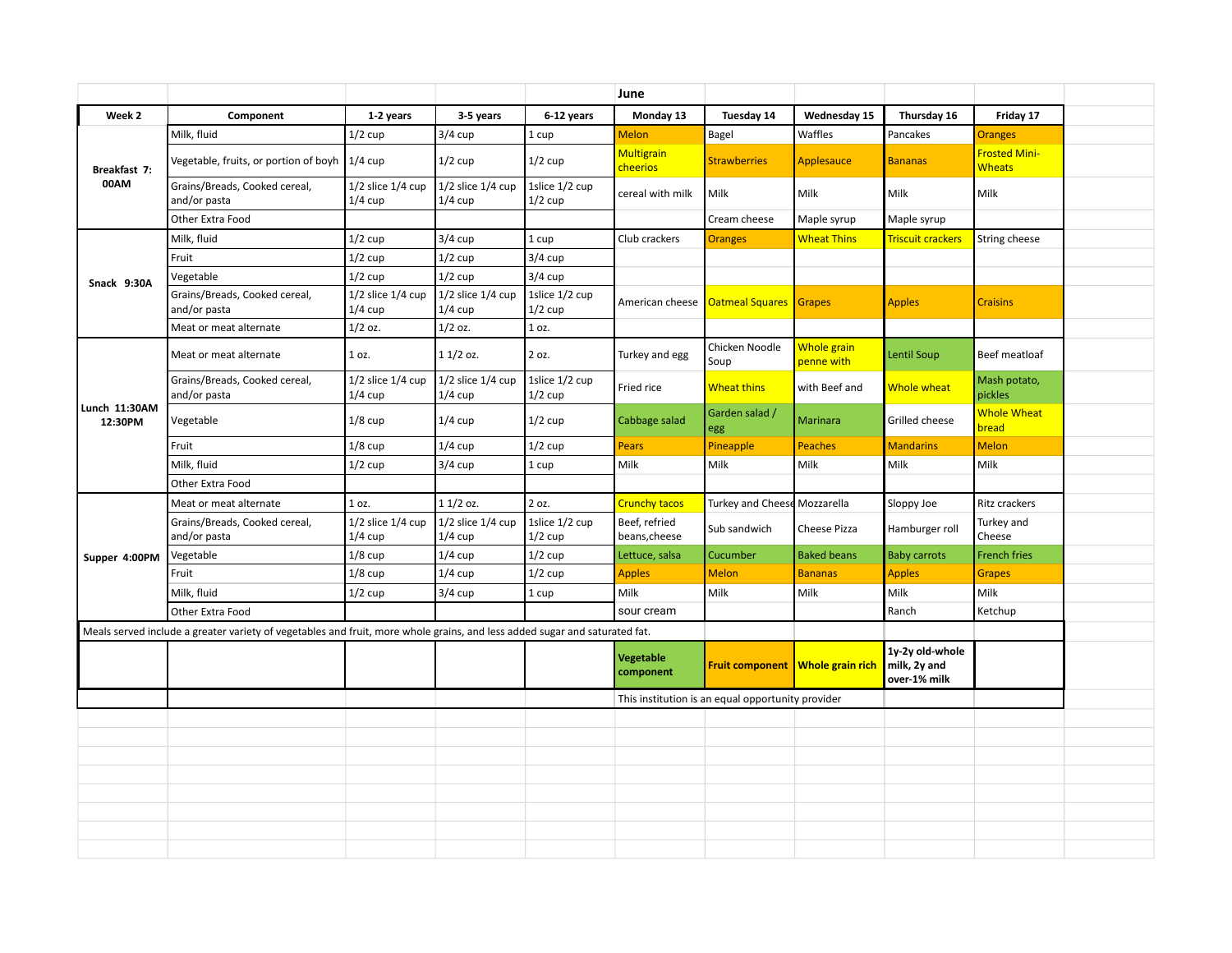|                          |                                                                                                                            |                                    |                                    |                             | June                                 |                                                   |                                         |                                                 |                             |  |
|--------------------------|----------------------------------------------------------------------------------------------------------------------------|------------------------------------|------------------------------------|-----------------------------|--------------------------------------|---------------------------------------------------|-----------------------------------------|-------------------------------------------------|-----------------------------|--|
| Week 3                   | Component                                                                                                                  | 1-2 years                          | 3-5 years                          | 6-12 years                  | Monday 20                            | Tuesday 21                                        | <b>Wednesday 22</b>                     | Thursday 23                                     | Friday 24                   |  |
|                          | Milk, fluid                                                                                                                | $1/2$ cup                          | $3/4$ cup                          | 1 cup                       | <b>Melon</b>                         | <b>Oatmeal</b>                                    | <b>Peaches</b>                          | Waffles                                         | <b>Apples</b>               |  |
| Breakfast 7:<br>00AM     | Vegetable, fruits, or portion of boyh 1/4 cup                                                                              |                                    | $1/2$ cup                          | $1/2$ cup                   | <b>Multigrain</b><br><b>cheerios</b> | Applesauce                                        | <b>Special K Peaches Strawberries</b>   |                                                 | <b>Berry Kix cereal</b>     |  |
|                          | Grains/Breads, Cooked cereal,<br>and/or pasta                                                                              | $1/2$ slice $1/4$ cup<br>$1/4$ cup | $1/2$ slice $1/4$ cup<br>$1/4$ cup | 1slice 1/2 cup<br>$1/2$ cup | cereal with milk                     | Milk                                              | cereal with milk                        | Milk                                            | Milk                        |  |
|                          | Other Extra Food                                                                                                           |                                    |                                    |                             |                                      |                                                   |                                         | Syrup                                           |                             |  |
|                          | Milk, fluid                                                                                                                | $1/2$ cup                          | $3/4$ cup                          | 1 cup                       | <b>Salsa</b>                         | Nilla wafers                                      | <b>Oatmeal squares</b>                  | <b>Frosted mini</b><br>wheats                   | <b>Rice Krispies</b>        |  |
|                          | Fruit                                                                                                                      | $1/2$ cup                          | $1/2$ cup                          | $3/4$ cup                   | <b>Tortilla chips</b>                | American cheese                                   | <b>Raisins</b>                          | <b>Grapes</b>                                   | <b>Oranges</b>              |  |
| Snack 9:30AM             | Vegetable                                                                                                                  | $1/2$ cup                          | $1/2$ cup                          | $3/4$ cup                   |                                      |                                                   |                                         |                                                 |                             |  |
|                          | Grains/Breads, Cooked cereal,<br>and/or pasta                                                                              | $1/2$ slice $1/4$ cup<br>$1/4$ cup | $1/2$ slice $1/4$ cup<br>$1/4$ cup | 1slice 1/2 cup<br>$1/2$ cup |                                      |                                                   |                                         |                                                 |                             |  |
|                          | Meat or meat alternate                                                                                                     | $1/2$ oz.                          | $1/2$ oz.                          | 1 oz.                       |                                      |                                                   |                                         |                                                 |                             |  |
|                          | Meat or meat alternate                                                                                                     | 1 oz.                              | $11/2$ oz.                         | 2 oz.                       | <b>Beef Barley Soup</b>              | Turkey and egg                                    | Garbanzo                                | Whole wheat<br>spaghetti                        | Tomato soup,<br><b>corn</b> |  |
|                          | Grains/Breads, Cooked cereal,<br>and/or pasta                                                                              | $1/2$ slice $1/4$ cup<br>$1/4$ cup | $1/2$ slice $1/4$ cup<br>$1/4$ cup | 1slice 1/2 cup<br>$1/2$ cup | Cheese crackers                      | Fried rice                                        | vegetable soup                          | Beef and                                        | Grilled<br>cheese/turkey    |  |
| Lunch 11:30AM<br>12:30PM | Vegetable                                                                                                                  | $1/8$ cup                          | $1/4$ cup                          | $1/2$ cup                   | Potato tots                          | <b>Garden Salad</b>                               | Cheese<br>Quesadilla                    | Marinara sauce                                  | Whole Wheat<br><b>Bread</b> |  |
|                          | Fruit                                                                                                                      | $1/8$ cup                          | $1/4$ cup                          | $1/2$ cup                   | Peaches                              | <b>Mixed fruit</b>                                | <b>Pears</b>                            | <b>Pineapples</b>                               | <b>Mandarins</b>            |  |
|                          | Milk, fluid                                                                                                                | $1/2$ cup                          | $3/4$ cup                          | 1 cup                       | Milk                                 | Milk                                              | Milk                                    | Milk                                            | Milk                        |  |
|                          | Other Extra Food                                                                                                           |                                    |                                    |                             | Ketchup                              | Ranch                                             |                                         |                                                 |                             |  |
|                          | Meat or meat alternate                                                                                                     | 1 oz.                              | $11/2$ oz.                         | 2 oz.                       | Ranch Chicken Che Loaded Nachos      |                                                   | Turkey Cheese rol                       | Mozzarella<br>cheese                            | Beef franks on              |  |
|                          | Grains/Breads, Cooked cereal,<br>and/or pasta                                                                              | $1/2$ slice $1/4$ cup<br>$1/4$ cup | $1/2$ slice $1/4$ cup<br>$1/4$ cup | 1slice 1/2 cup<br>$1/2$ cup | Tortilla wrap                        | Cheese, Beef                                      | Wheat tortilla                          | flatbread                                       | Hotdog Bun                  |  |
| Supper 4:00PM            | Vegetable                                                                                                                  | $1/8$ cup                          | $1/4$ cup                          | $1/2$ cup                   | <b>Baby carrots</b>                  | Refried beans,<br>Corn, Salsa                     | French fries                            | Cheek peas                                      | <b>Cucumbers</b>            |  |
|                          | Fruit                                                                                                                      | $1/8$ cup                          | $1/4$ cup                          | $1/2$ cup                   | <b>Apples</b>                        | <b>Oranges</b>                                    | <b>Bananas</b>                          | <b>Grapes</b>                                   | <b>Apples</b>               |  |
|                          | Milk, fluid                                                                                                                | $1/2$ cup                          | $3/4$ cup                          | 1 cup                       | Milk                                 | Milk                                              | Milk                                    | Milk                                            | Milk                        |  |
|                          | Other Extra Food                                                                                                           |                                    |                                    |                             | Ranch                                | Sour cream                                        | Ketchup                                 |                                                 | Ketchup                     |  |
|                          | Meals served include a greater variety of vegetables and fruit, more whole grains, and less added sugar and saturated fat. |                                    |                                    |                             |                                      |                                                   |                                         |                                                 |                             |  |
|                          |                                                                                                                            |                                    |                                    |                             | <b>Vegetable</b><br>component        |                                                   | <b>Fruit component Whole grain rich</b> | 1y-2y old-whole<br>milk, 2y and<br>over-1% milk |                             |  |
|                          |                                                                                                                            |                                    |                                    |                             |                                      | This institution is an equal opportunity provider |                                         |                                                 |                             |  |
|                          |                                                                                                                            |                                    |                                    |                             |                                      |                                                   |                                         |                                                 |                             |  |
|                          |                                                                                                                            |                                    |                                    |                             |                                      |                                                   |                                         |                                                 |                             |  |
|                          |                                                                                                                            |                                    |                                    |                             |                                      |                                                   |                                         |                                                 |                             |  |
|                          |                                                                                                                            |                                    |                                    |                             |                                      |                                                   |                                         |                                                 |                             |  |
|                          |                                                                                                                            |                                    |                                    |                             |                                      |                                                   |                                         |                                                 |                             |  |